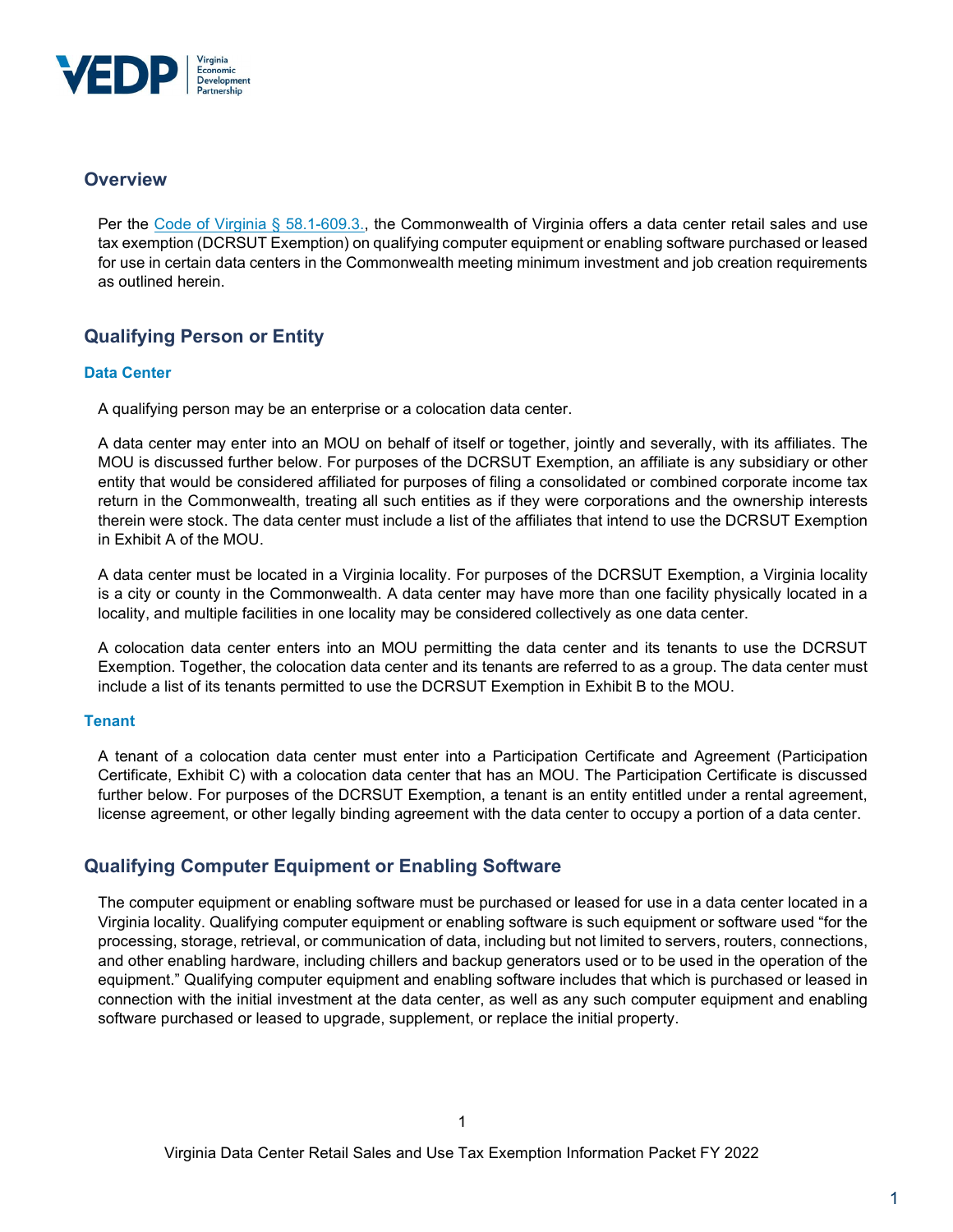

The Commissioner of the Virginia Department of Taxation (TAX) has ruled that the following property qualifies for the DCRSUT Exemption:

- servers, mainframes, network infrastructure, data storage hardware, and other computer equipment to the extent used for the processing, storage, retrieval, or communication of data;
- cabling, switches, directors, wiring, and similar items to the extent used in the operation of exempt equipment, but not general building improvements or other fixtures;
- generators, radiators, exhaust fans, fuel storage tanks, and similar items to the extent used to provide electricity, but not fuel otherwise subject to the retail sales and use tax;
- electrical substations, power distribution equipment, cogeneration equipment, batteries, and other electrical equipment to the extent used to provide electricity;
- chillers, computer room air conditioners (CRACs), heating, ventilating, and air conditioning (HVAC) systems, cool towers, and similar items to the extent used to provide the proper environment in the data center, e.g., temperature and humidity;
- water storage tanks, water pumps, piping, and similar items to the extent used to operate chillers and other cooling systems to provide the proper environment in the data center, e.g., temperature and humidity;
- monitoring systems used to monitor the data center's power generation, transmission, and distribution equipment, to the extent such systems are used to exercise remote control over exempt equipment and to identify specific repair and maintenance needs of exempt equipment, but not equipment used for 3 external surveillance and security and tangible personal property, such as fire and burglar alarm systems, which would be considered general building improvements;
- cabinets, battery racks, and cable trays specifically designed to ensure that the servers and other exempt equipment function properly;
- software used for the processing, storage, retrieval, or communication of data when it is sold or leased with the exempt equipment, but not when it is sold or leased separately;1 and
- custom software which is not prewritten and is specifically designed and developed for only one customer.

General upgrades to the data center facility such as repairing or replacing roofs, lighting, fencing and other general building improvements or fixtures are not qualifying computer equipment.

# Purchase or Lease and Effective Date of DCRSUTE

Pursuant to the Code, a sale occurs when there is a transfer of title or possession or a lease of tangible personal property. TAX, therefore, has ruled that a retail sales and use tax is due when such property is either (i) delivered to the purchaser or (ii) paid for in full by the purchaser, whichever occurs first, regardless of when the property is ordered.

<sup>&</sup>lt;sup>1</sup> However, such software may not necessarily be subject to the retail sales and use tax. It is TAX's policy that prewritten software delivered electronically does not constitute the sale of tangible personal property and generally is not subject to sales and use taxation, provided no disc, tape, or other tangible medium is provided before or after the electronic download.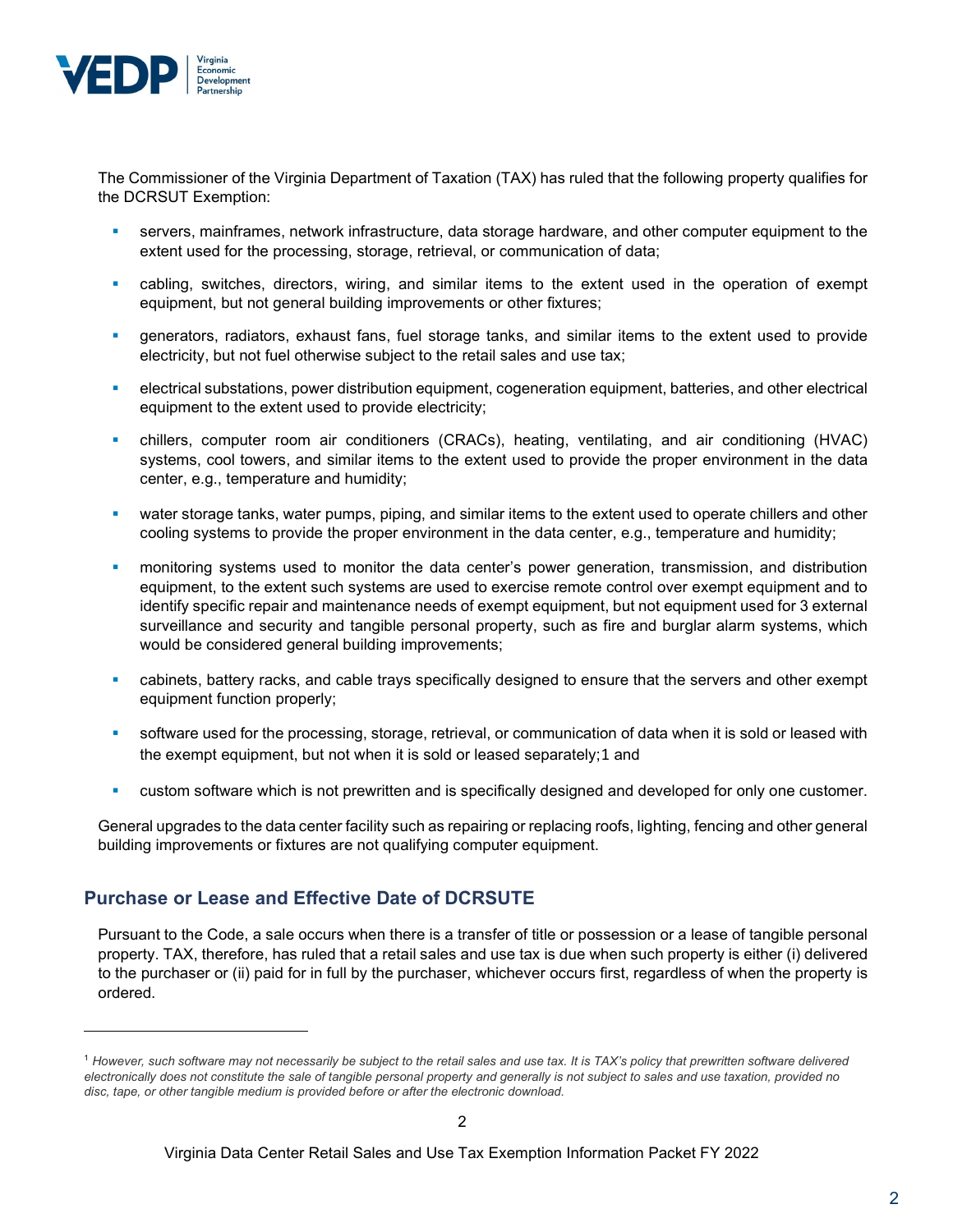

The effective date of the DCRSUT Exemption will be from the date of the data center's MOU through June 30, 2035. To qualify for the DCRSUT Exemption, the purchase or lease of the qualifying computer equipment must be made after the DCRSUT Exemption effective date.

A tenant will be able to use the DCRSUT Exemption back to the date of its data center MOU and may claim any refund of sales and use tax on qualifying computer equipment and enabling software paid back to that date, regardless of when such tenant entered into a Participation Certificate with the data center.

### Memorandum of Understanding

The MOU permits a qualifying person to use the DCRSUT Exemption prior to achieving the capital investment, and new job statutory minimum requirements, subject to repayment should these requirements not be met by the Performance Date. The MOU will set forth the relevant definitions, performance targets, reporting requirements, and repayment obligations and is subject to negotiation with VEDP. An MOU between the data center and VEDP typically is initiated by the data center contacting VEDP.

Once an MOU has been fully executed, VEDP will provide a copy to TAX. TAX, in turn, will issue a DCRSUT Exemption Certificate as further discussed below.

#### Operations Target

The data center operations must be maintained during the performance period through the Performance Date. The performance period typically is a three-year period during which the data center must meet the capital investment and new job requirements. The Performance Date is the date by which the data center must meet such requirements.

#### Capital Investment Target

The data center must result in at least \$150 million in new capital investment at the data center in the locality on or after January 1, 2009, through the Performance Date. This requirement is reduced to at least \$70 million in new capital investment at the data center is located within a *distressed locality*<sup>2</sup>.

Capital investment is a capital expenditure by the data center and any tenants, if applicable, by purchase or lease of real property and/or tangible personal property.

<sup>&</sup>lt;sup>2</sup> 'Distressed locality' means from July 1, 2021, until July 1, 2023, any locality that had (i) an annual unemployment rate for calendar year 2019 that was greater than the final statewide average unemployment rate for that calendar year and (ii) a poverty rate for calendar year 2019 that exceeded the statewide average poverty rate for that year.

Localities that fit within these parameters as of year-end December 2019 are as follows: Accomack, Alleghany, Amherst, Appomattox, Bristol, Brunswick, Buchanan, Buckingham, Campbell, Carroll, Charles City, Charlotte, Covington, Craig, Cumberland, Danville, Dickenson, Dinwiddie, Emporia, Essex, Franklin City, Franklin, Fredericksburg, Galax, Giles, Grayson, Greensville, Halifax, Hampton, Harrisonburg, Henry, Hopewell, Lancaster, Lee, Lexington, Lunenburg, Lynchburg, Martinsville, Mecklenburg, Newport News, Norfolk, Northampton, Northumberland, Norton, Page, Patrick, Petersburg, Pittsylvania, Portsmouth, Prince Edward, Pulaski, Radford, Richmond City, Richmond, Roanoke, Russell, Scott, Smyth, Surry, Sussex, Tazewell, Washington, Waynesboro, Westmoreland, Williamsburg, Wise, Wythe.

After July 1, 2023, Distressed locality means any locality that has (i) an annual unemployment rate for the most recent calendar year for which such data is available that is greater than the final statewide average unemployment rate for that calendar year and (ii) a poverty rate for the most recent calendar year for which such data is available that exceeds the statewide average poverty rate for that year.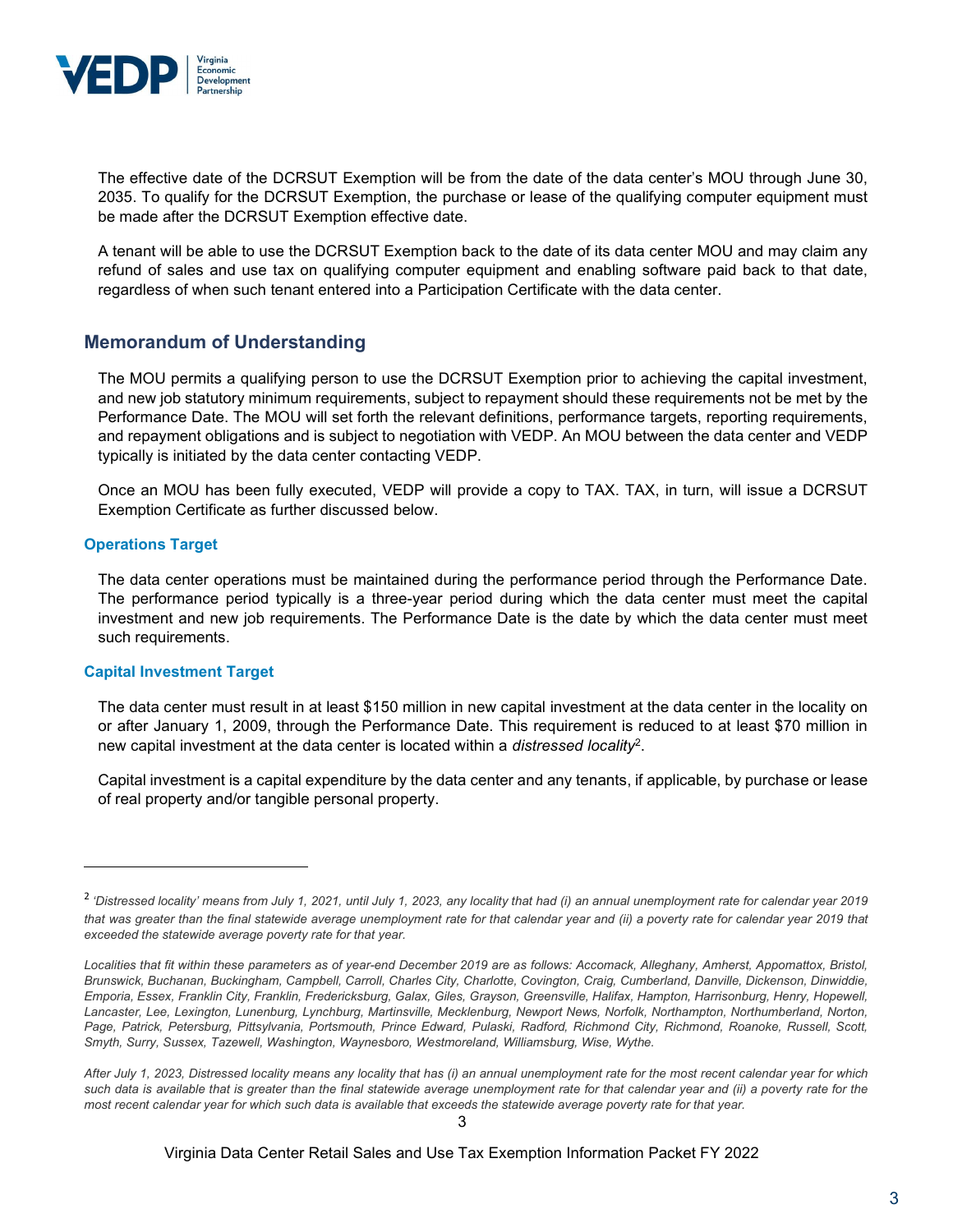

Capital investment includes the cost to the developer/lessor of real property at the data center facility leased by the data center under a capital lease but not does not include the cost of such property leased under an operating lease, nor portions of any lease costs representing allocated or direct operating costs, such as electricity, security, and building maintenance. Capital investment includes capital expenditures such as sales and use taxes paid, installation, freight charges, and other expenditures associated with the purchase or lease of assets.

The cost of the acquisition of land and existing buildings will not count toward capital investment unless the land and existing buildings are being purchased from a governmental entity and are being returned to the tax rolls.

The value of used property transferred by a data center to the project site generally will not count as new capital investment. If such property is being moved to the Commonwealth from outside of the Commonwealth and does not represent more than half of the qualifying capital investment, then such property may be counted toward qualifying investment. The locality's assessed value of the property to which the local tax rate will be applied will be considered in determining the amount of capital investment.

Capital investment may be aggregated across the data center's facilities within a locality, but not across localities.

#### New Jobs Target

The data center must also result in the creation of at least 50 new jobs associated with the operation or maintenance of the data center in the locality on or after July 1, 2009, through the Performance Date. This requirement is reduced to at least 10 new jobs if the data center is located within a distressed locality.

A new job is:

- full-time employment of an indefinite duration requiring a minimum of either (i) 35 hours per week for the entire normal year of the data center operator or tenant operations, which "normal year" must consist of at least 48 weeks, or (ii) 1,680 hours per year;
- paid at least one and one-half times the prevailing annual average wage in the locality where the data center is located; <sup>3</sup>
- receives standard fringe benefits, e.g., health benefits;
- a net new job in Commonwealth, i.e., not an existing job; and
- in the locality where the data center is located.

A new job may include a contractor or an employee of a contractor so long as it is providing dedicated full-time service associated with the operation and maintenance of the data center, e.g., security or maintenance. Construction contractors, customers, suppliers and similar multiplier or spin-off jobs will not count as new jobs.

A new job does not necessarily have to be physically located at the data center, but it must be located in the locality where the data center is located and associated with the operation and maintenance of the data center. New jobs may be aggregated across the data center's facilities within a locality but not across localities.

#### No Double Counting

With one very limited exception, capital investment and new jobs may only be counted once by one data center for purposes of meeting the statutory minimum requirements.

<sup>&</sup>lt;sup>3</sup> Per COV § 58.1-609.3., each individual job must be above one and one-half times the prevailing local annual average wage. The average annual wage cannot be an average of the annual wages of all new jobs.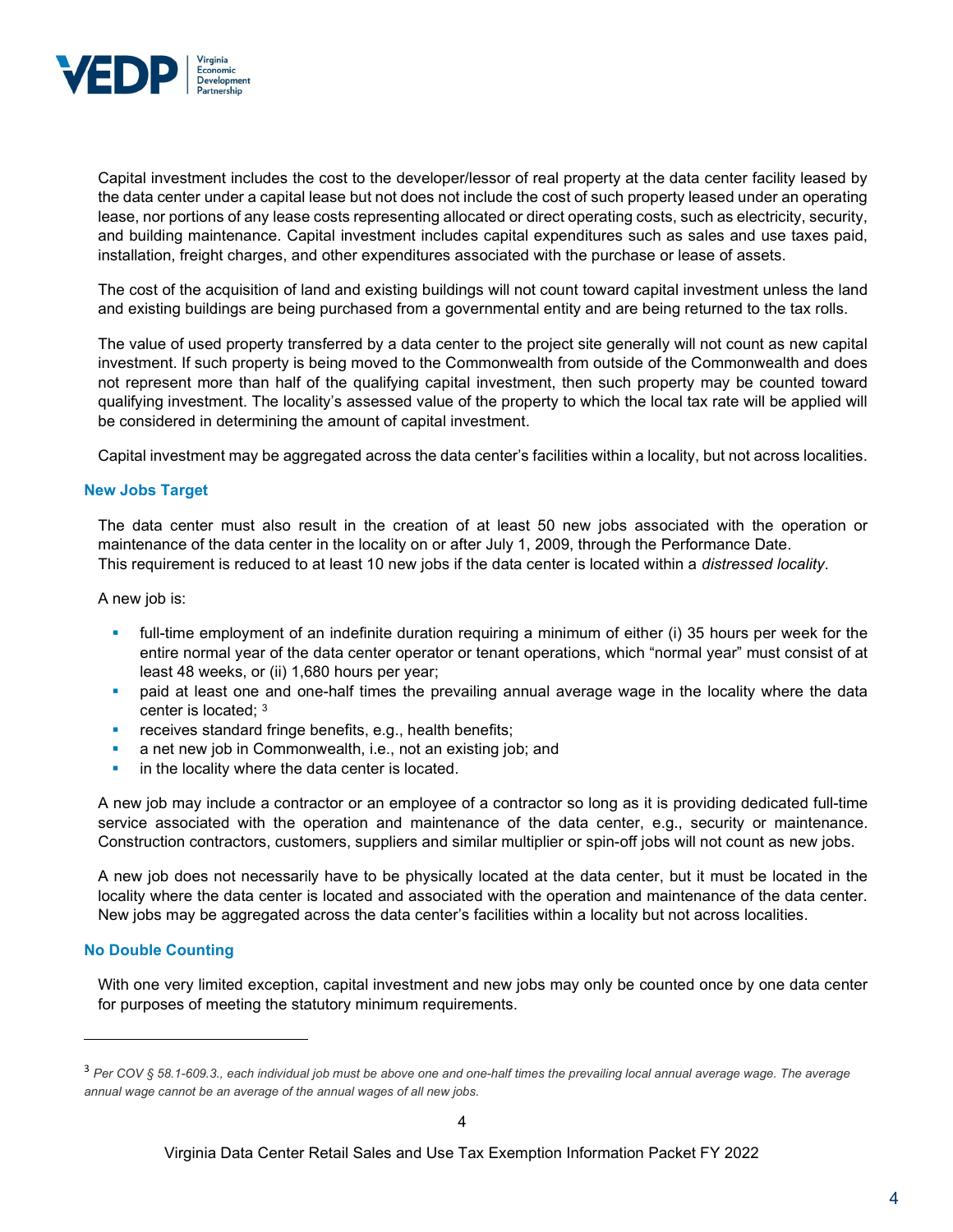

# Participation Certificate

The Participation Certificate will set forth any performance targets required by the data center, reporting requirements, and repayment obligations. The tenant must agree that it will comply with all the obligations in the MOU as if it were an original signatory to the MOU. The colocation data center may require a tenant to assist the group in meeting the statutory capital investment and new jobs requirements for qualification for the DCRSUT Exemption.

A Participation Certificate is typically initiated by the tenant contacting a colocation data center. A form Participation Certificate is attached as Exhibit D to an MOU. The data center will provide the Participation Certificate to VEDP for signature acknowledgment.

## Exemption Certificate

Once the MOU and/or Participation Certificate(s) are provided to TAX, it will issue a DCRSUT Exemption Certificate. The Certificate is sent directly to the data center or the tenant, if applicable, at the address identified in the MOU or Participation Certificate. If applicable, an affiliate will be listed on the DCRSUT Exemption Certificate issued by TAX to the data center, permitting it to use such Exemption. TAX will issue a DCRSUT Exemption Certificate individually to each tenant.

Processing of Participation Certificates typically occurs within two weeks after the execution of the MOU and/or Particpiation Certificate(s). However, it may take longer depending on staff capacity during certain times of the year. In instances of processing delays, the effective date of the DCRSUT Exemption is from the date of the MOU.

The Exemption Certificate should be presented to the vendor when the qualifying computer equipment or enabling software purchase or lease is made. A data center may obtain a refund for any sales and use tax paid on qualifying computer equipment or enabling software purchased or leased between the date of the MOU and the date it actually receives the DCRSUT Exemption Certificate.

# MOU Compliance Requirements

### Annual Progress Reporting

Upon execution of an MOU, the data center must make an annual report on behalf of itself and/or the group to VEDP and TAX, disclosing progress made toward achieving the performance targets outlined in the MOU. VEDP will provide the data center with the Reporting Template on which a data center must report:

- capital investment for each category of expenditure (cumulative)
	- o public land/building acquisition
	- o site improvements
	- $\circ$  construction or building upfits
	- $\circ$  taxable tangible property (including FF&E)
	- o exempt computer equipment and/or enabling software
- **investment in qualifying computer equipment**
- **value of tax benefit received from DCRSUT Exemption**
- **new jobs created**
- average annual wage for new jobs
- certification that the standard fringe benefits were provided for new jobs.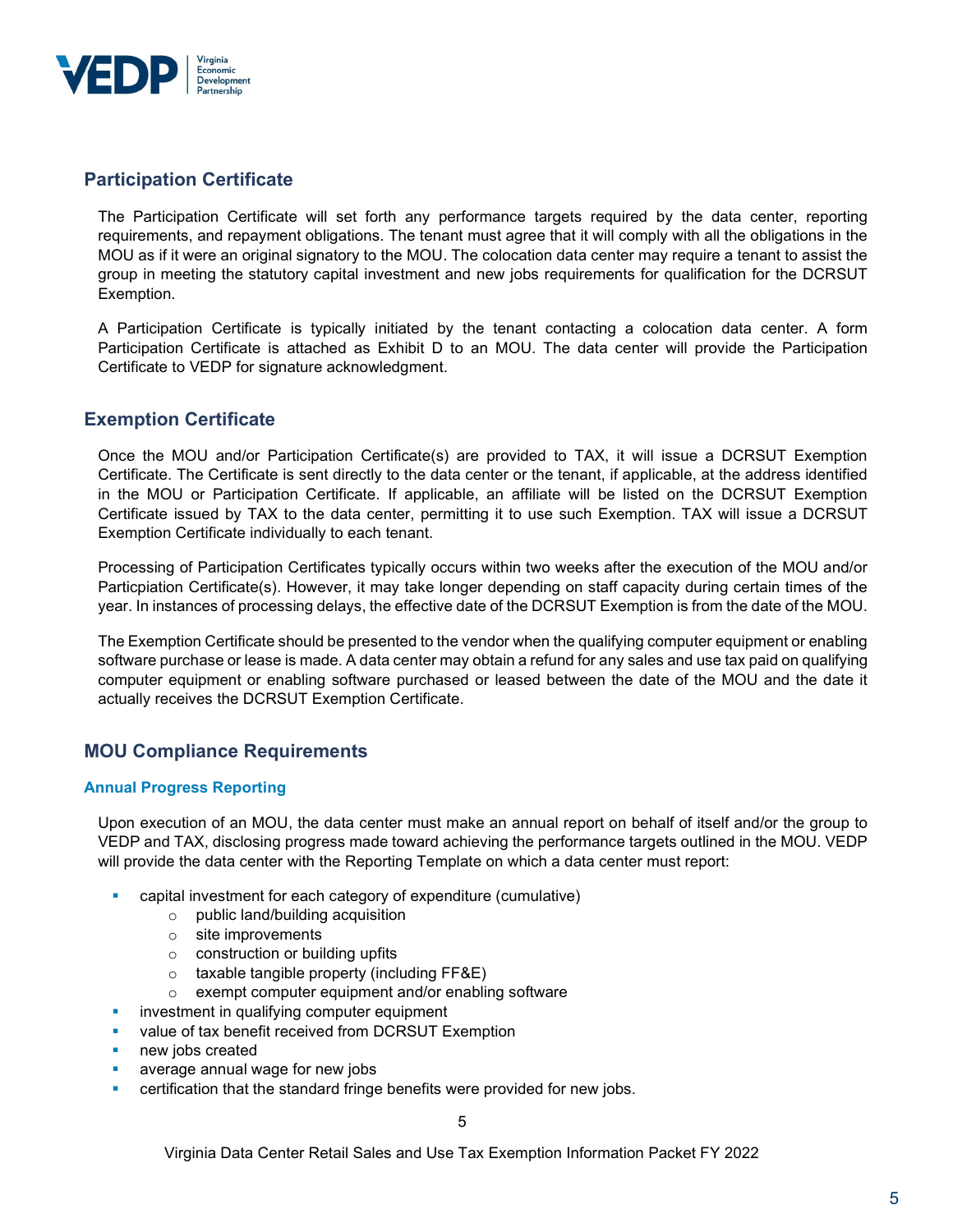

#### Verification of Achievement of the Performance Targets

In addition, within 90 days of the MOU's Performance Date, a data center must provide evidence to VEDP and TAX that the performance targets have been achieved.

The capital investment and new jobs information reported by the data is subject to verification. A data center is expected to authorize the locality in which the data center facilities are located to release to VEDP and TAX its real estate tax, business personal property tax, and machinery and tools tax information. This information will be marked and considered confidential and proprietary and used by VEDP and TAX solely for verifying satisfaction of the capital investment.

VEDP will verify new job creation and wage information with the Virginia Employment Commission (VEC). A data center may be requested to provide copies to VEDP of the employer's quarterly reports provided to VEC.

### Letter of Satisfaction for Achievement of Performance Targets

If it is determined that the data center has achieved the performance targets as of the Performance Date, the data center will receive a Letter of Satisfaction. Following the receipt of the Letter of Satisfaction, there will be limited ongoing obligations for the data center and/or tenants, including providing revised exhibits to the MOU as may be necessary and keeping complete and accurate records, and statutory annual reporting as outlined below.

#### Repayment Obligation for Underperformance

If it is determined that the data center has not achieved the performance targets as of the Performance Date, the data center must cease using the DCRSUT Exemption and repay the value of the tax benefit received. If at any time prior to the Performance Date, the data center itself or VEDP determines that the data center will be unable to meet the performance targets as of the Performance Date, the data center must cease using the DCRSUT Exemption and repay the value of the tax benefit received.

In both cases, the data center must notify any tenants that they must cease using their DCRSUT Exemptions and repay the value of the tax benefit received. The data center is responsible for communicating with its tenants and, if not collecting repayments from the tenants for the submission of the group repayment at one time, reporting to VEDP and TAX when repayment from the tenants is expected.

A data center must agree that, from any repayment that may be required from the group, the Commonwealth will receive the lesser of (i) \$7,500,000, or (ii) the value of the tax benefit received by the group.

#### Subsequent Reporting

Following the receipt of the Letter of Satisfaction, the data center must make subsequent annual reports on behalf of itself and/or the group to VEDP and TAX, disclosing annual employment, job wages, and capital investment at the data center. VEDP will provide the data center with the Reporting Template on which a data center must report:

- capital investment for each category of expenditure (annual)
	- o public land/building acquisition
	- o site improvements
	- $\circ$  construction or building upfits
	- o taxable tangible property (including FF&E)
	- o exempt computer equipment and/or enabling software
	- value of tax benefit received from DCRSUT Exemption (annual)